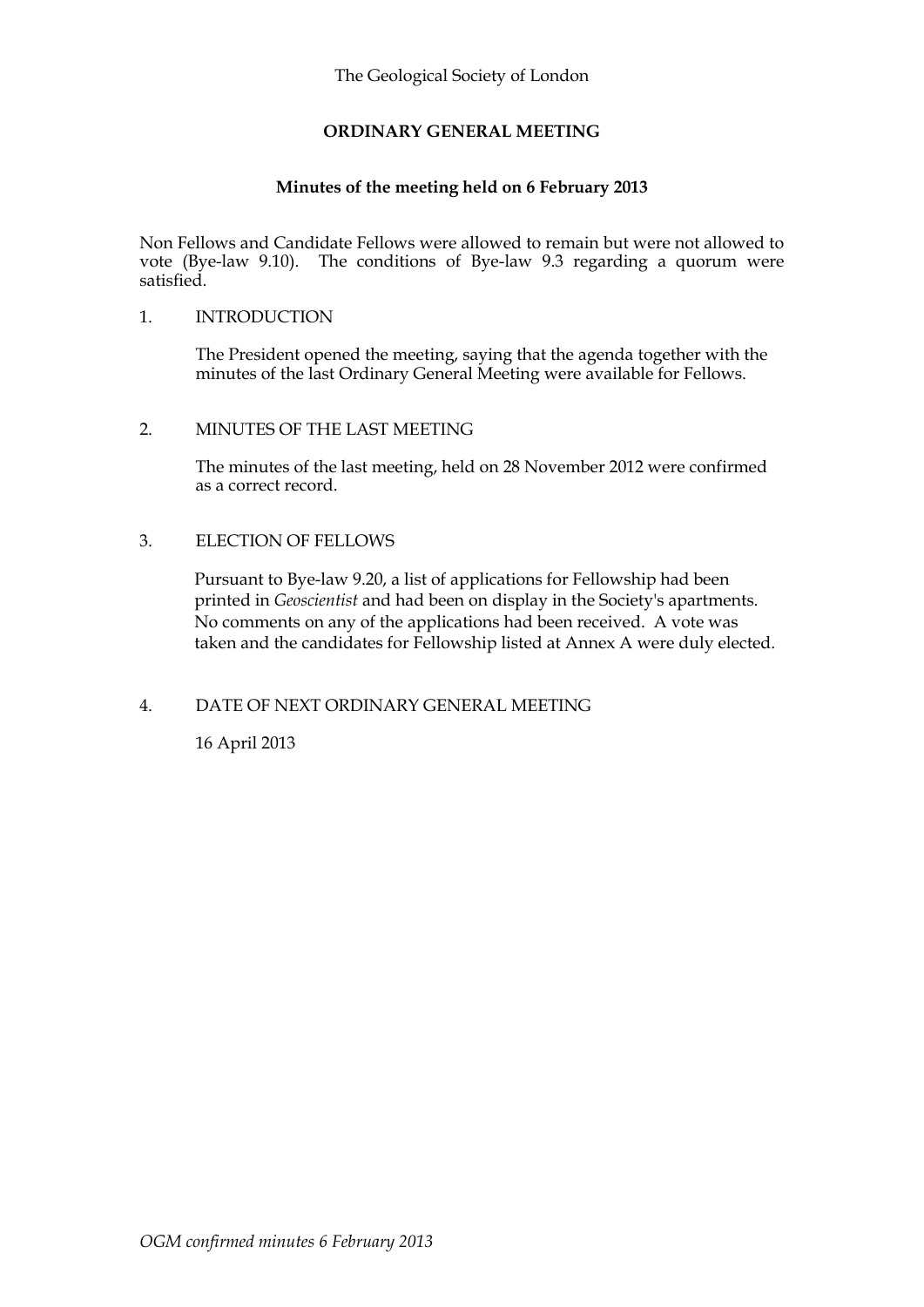$\overline{\phantom{0}}$ 

# THE FOLLOWING NAMES WERE ELECTED TO FELLOWSHIP AT THE OGM ON 6 FEBRUARY 2013

| <b>AFOLABI</b>     | Olamide                 |
|--------------------|-------------------------|
| <b>AGUIRRE</b>     | Eduardo                 |
| <b>AKENZUA</b>     | Aiyevbekpen Helen       |
| <b>ALI</b>         | Yaser                   |
| <b>ALLAN</b>       | lain Stewart            |
| <b>ANDERSON</b>    | <b>Caroline Rose</b>    |
| <b>AYENI</b>       | Omotayo                 |
| <b>BAUDRAIN</b>    | Franck                  |
| <b>BAULCH</b>      | <b>Matthew Alan</b>     |
| <b>BAXTER</b>      | Helen Abigail           |
| <b>BELCHER</b>     | Robyn                   |
| <b>BERRE</b>       | Jan-Erik                |
| <b>BIRCHALL</b>    | Roger Alexander         |
| <b>BLACKWELL</b>   | Nia Lyn                 |
| <b>BRANCH</b>      | <b>Thomas Cameron</b>   |
| <b>BRAUN</b>       | Doron                   |
| <b>BREEN</b>       | Hannah Sarah            |
| <b>BUNZLI</b>      | Marc Andre              |
| <b>CAIRNS</b>      | Ryan                    |
| <b>CHAUHAN</b>     | Devraj Singh            |
| <b>CLARKE</b>      | <b>Aaron Thomas</b>     |
| <b>CLAYTON</b>     | Jennifer                |
| <b>COLLINS</b>     | Alice                   |
| <b>COX</b>         | David James             |
| <b>DALEY</b>       | <b>Stuart Alexander</b> |
| <b>DART</b>        | Michelle Rosanne        |
| <b>DOMZALSKI</b>   | Rudy                    |
| <b>EDGAR</b>       | <b>Trent Douglas</b>    |
| <b>EILBECK</b>     | Katherine Emma          |
| <b>FAIRWEATHER</b> | Tom                     |
|                    | Simon Timothy           |
| <b>FAULKNER</b>    | William                 |
| <b>GARSIDE</b>     | Adrienne Leigh          |
| <b>GONZAGA</b>     | <b>Ruth Goretti</b>     |
| <b>GOODE</b>       | Fiona                   |
| <b>HABERER</b>     | <b>Raingard Maria</b>   |
| <b>HALSALL</b>     | Nigel                   |
| <b>HELM</b>        | Douglas George          |
| <b>HEN-JONES</b>   | Rosalind                |
| <b>HYDE</b>        | Samara Ann              |
| <b>IBRAHIM</b>     | Diar Mohammed           |

| <b>JONES</b>     | Amy Ffion               |
|------------------|-------------------------|
| <b>KING</b>      | Alexander               |
| <b>LANE</b>      | Melanie                 |
| <b>LAU</b>       | Wai Yan                 |
| <b>LAW</b>       | Shing Cheong Francis    |
| <b>LIA</b>       | <b>Thomas James</b>     |
| <b>LOTA</b>      | Jasmeet Kaur            |
| <b>MACDONALD</b> | <b>Robert Angus</b>     |
|                  | <b>Mohamed Diaeldin</b> |
| <b>MAHMOUD</b>   | Abdelfattah             |
| <b>MANAMSA</b>   | Kat                     |
| MARRINAN         | <b>Brendan</b>          |
|                  | Rebekah Karen           |
| <b>MARSH</b>     | Patricia                |
| <b>MCLEAN</b>    | Craig Alastair          |
| <b>MCMULLEN</b>  | <b>Steven Lee</b>       |
| <b>MOLNAR</b>    | David Lee               |
| <b>MUIR</b>      | David John              |
| <b>OLLERTON</b>  | Harry George            |
| <b>OWEN</b>      | Joshua                  |
| <b>PAICE</b>     | Andrew Philip           |
| <b>PATEL</b>     | Ajay Kumar              |
| <b>PATON</b>     | Anthony                 |
| <b>PATTEN</b>    | Victoria Imogen         |
| <b>PHILLIPS</b>  | Max                     |
| <b>PINAULT</b>   | Lewis James             |
| <b>POWELL</b>    | Chris                   |
| <b>READ</b>      | Natalie Anne            |
| <b>REVELL</b>    | <b>Thomas</b>           |
| <b>RIDOUT</b>    | David Matthew           |
| <b>ROWLEY</b>    | Eleanor Jane            |
| <b>RUSS</b>      | <b>Martin Stuart</b>    |
| <b>SAYERS</b>    | <b>Ben Andrew</b>       |
| <b>SCHMITZ</b>   | Robrecht                |
| <b>SCHULTZ</b>   | Gehrig Stannard         |
| <b>SCOTT</b>     | Ann Marie Evelyn        |
| <b>SHEACH</b>    | Ewan                    |
| <b>SHERWIN</b>   | Catherine               |
| <b>SHORE</b>     | Jack                    |
| <b>SMITH</b>     | Alexander               |
| <b>SMITH</b>     | Victoria Sarah          |